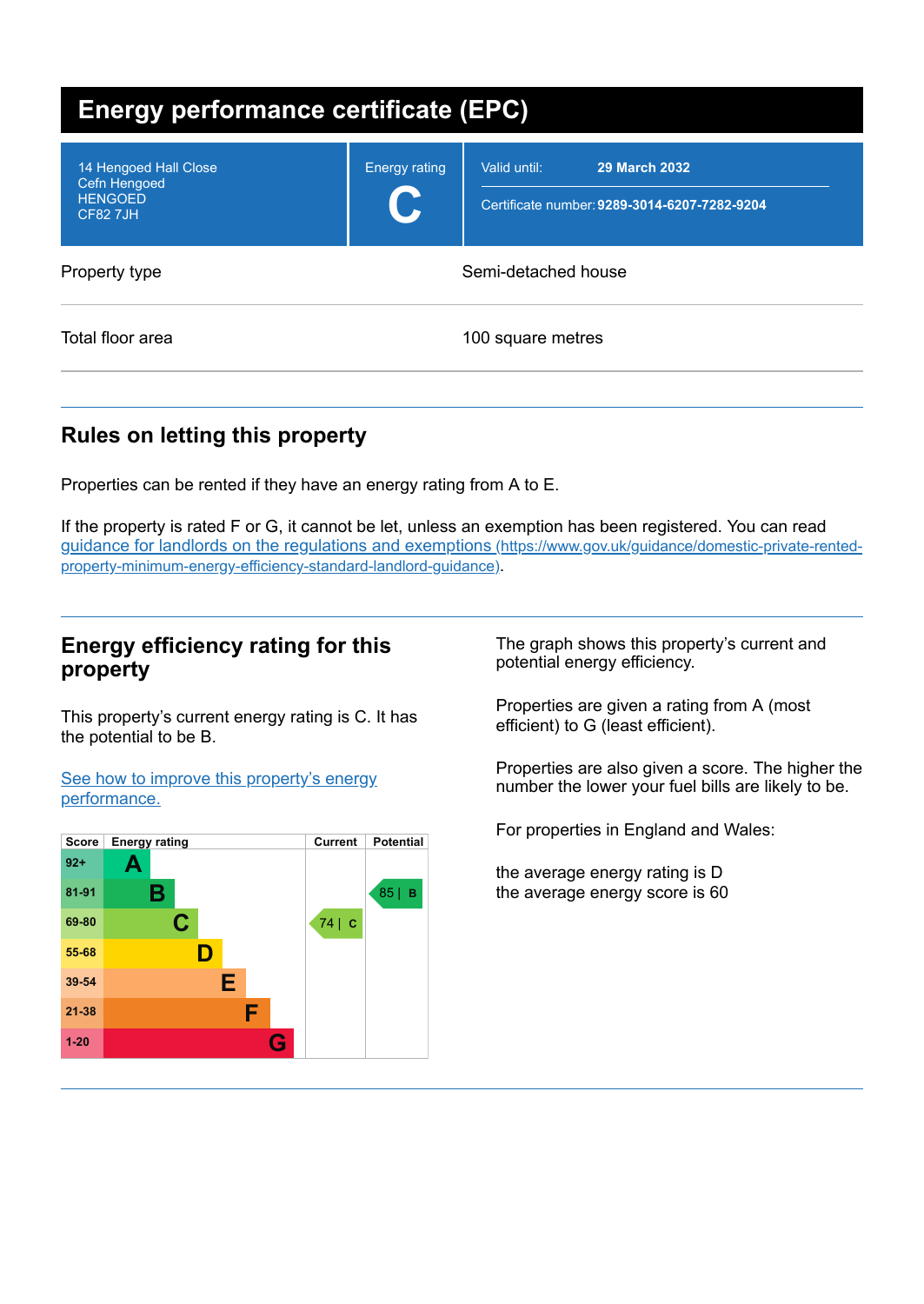## **Breakdown of property's energy performance**

This section shows the energy performance for features of this property. The assessment does not consider the condition of a feature and how well it is working.

Each feature is assessed as one of the following:

- very good (most efficient)
- good
- average
- poor
- very poor (least efficient)

When the description says "assumed", it means that the feature could not be inspected and an assumption has been made based on the property's age and type.

| <b>Feature</b>       | <b>Description</b>                         | Rating    |
|----------------------|--------------------------------------------|-----------|
| Wall                 | Cavity wall, filled cavity                 | Good      |
| Wall                 | Cavity wall, as built, insulated (assumed) | Very good |
| Roof                 | Pitched, 200 mm loft insulation            | Good      |
| Roof                 | Pitched, insulated (assumed)               | Good      |
| Window               | Fully double glazed                        | Good      |
| Main heating         | Boiler and radiators, mains gas            | Good      |
| Main heating control | Programmer, room thermostat and TRVs       | Good      |
| Hot water            | From main system                           | Good      |
| Lighting             | Low energy lighting in all fixed outlets   | Very good |
| Floor                | Solid, no insulation (assumed)             | N/A       |
| Floor                | Solid, insulated (assumed)                 | N/A       |
| Secondary heating    | None                                       | N/A       |

#### **Primary energy use**

The primary energy use for this property per year is 175 kilowatt hours per square metre (kWh/m2).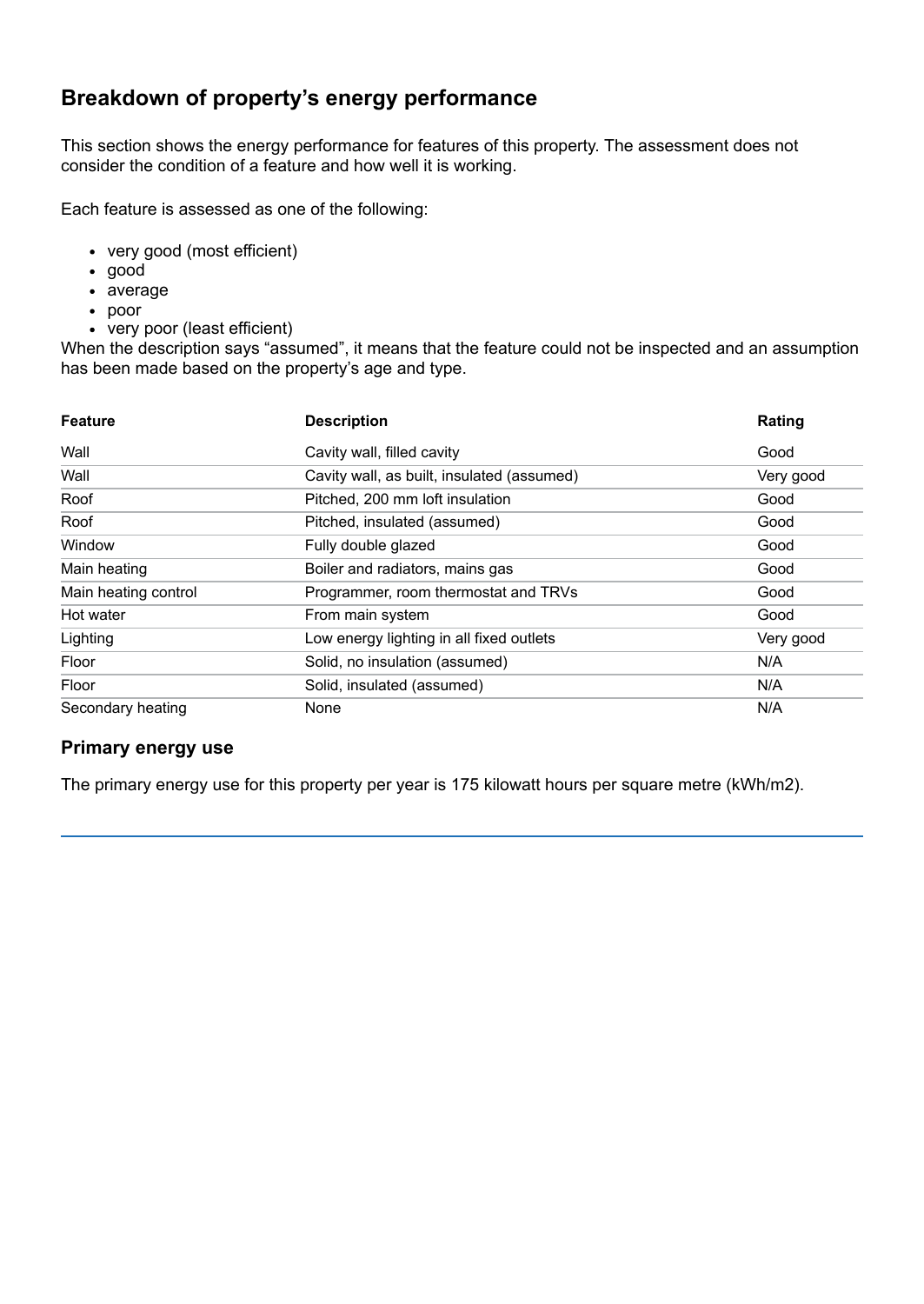| This property produces                      | 3.1 tonnes of CO2                                                                                                                             |  |
|---------------------------------------------|-----------------------------------------------------------------------------------------------------------------------------------------------|--|
| This property's potential<br>production     | 1.9 tonnes of CO2                                                                                                                             |  |
|                                             | By making the recommended changes, you<br>could reduce this property's CO2 emissions by<br>1.2 tonnes per year. This will help to protect the |  |
|                                             |                                                                                                                                               |  |
| Environmental impact ratings are based on   |                                                                                                                                               |  |
|                                             | energy use. They may not reflect how energy is<br>consumed by the people living at the property.                                              |  |
| based on how much carbon dioxide (CO2) they | environment.<br>assumptions about average occupancy and<br>6 tonnes of CO2                                                                    |  |

# <span id="page-2-0"></span>**How to improve this property's energy performance**

Making any of the recommended changes will improve this property's energy efficiency.

If you make all of the recommended changes, this will improve the property's energy rating and score from C (74) to B (85).

| <b>Recommendation</b>        | <b>Typical installation cost</b> | <b>Typical yearly saving</b> |
|------------------------------|----------------------------------|------------------------------|
| 1. Solar water heating       | £4.000 - £6.000                  | £27                          |
| 2. Solar photovoltaic panels | £3,500 - £5,500                  | £357                         |

#### **Paying for energy improvements**

Find energy grants and ways to save energy in your home. [\(https://www.gov.uk/improve-energy-efficiency\)](https://www.gov.uk/improve-energy-efficiency)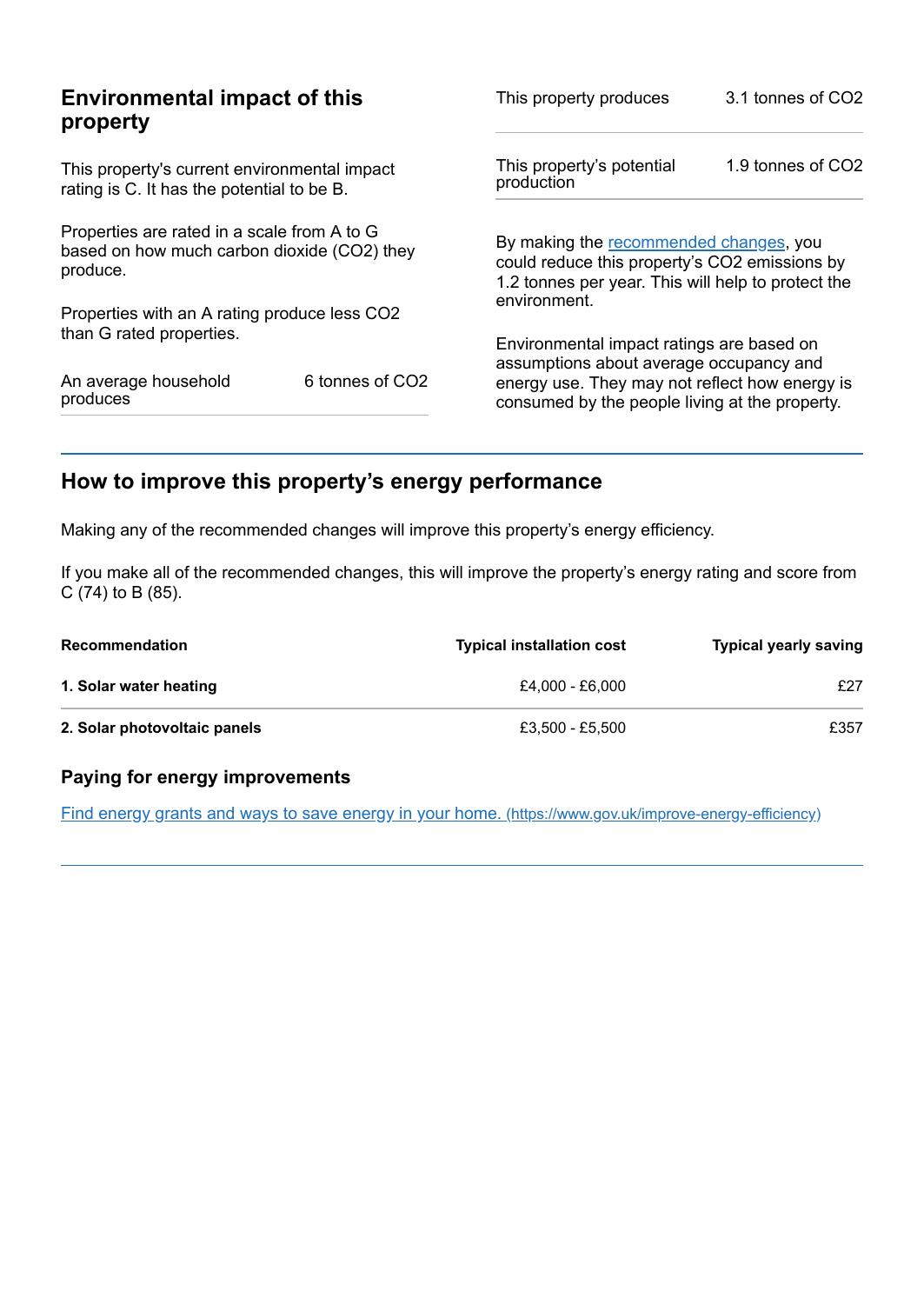#### **Estimated energy use and potential savings**

| Estimated yearly energy<br>cost for this property | £675 |
|---------------------------------------------------|------|
| Potential saving                                  | f27  |

The estimated cost shows how much the average household would spend in this property for heating, lighting and hot water. It is not based on how energy is used by the people living at the property.

The estimated saving is based on making all of the [recommendations](#page-2-0) in how to improve this property's energy performance.

For advice on how to reduce your energy bills visit Simple Energy Advice [\(https://www.simpleenergyadvice.org.uk/\)](https://www.simpleenergyadvice.org.uk/).

#### **Heating use in this property**

Heating a property usually makes up the majority of energy costs.

#### **Estimated energy used to heat this property**

| Space heating | 9285 kWh per year |
|---------------|-------------------|
| Water heating | 2246 kWh per year |

#### **Potential energy savings by installing insulation**

The assessor did not find any opportunities to save energy by installing insulation in this property.

You might be able to receive Renewable Heat Incentive payments [\(https://www.gov.uk/domestic](https://www.gov.uk/domestic-renewable-heat-incentive)renewable-heat-incentive). This will help to reduce carbon emissions by replacing your existing heating system with one that generates renewable heat. The estimated energy required for space and water heating will form the basis of the payments.